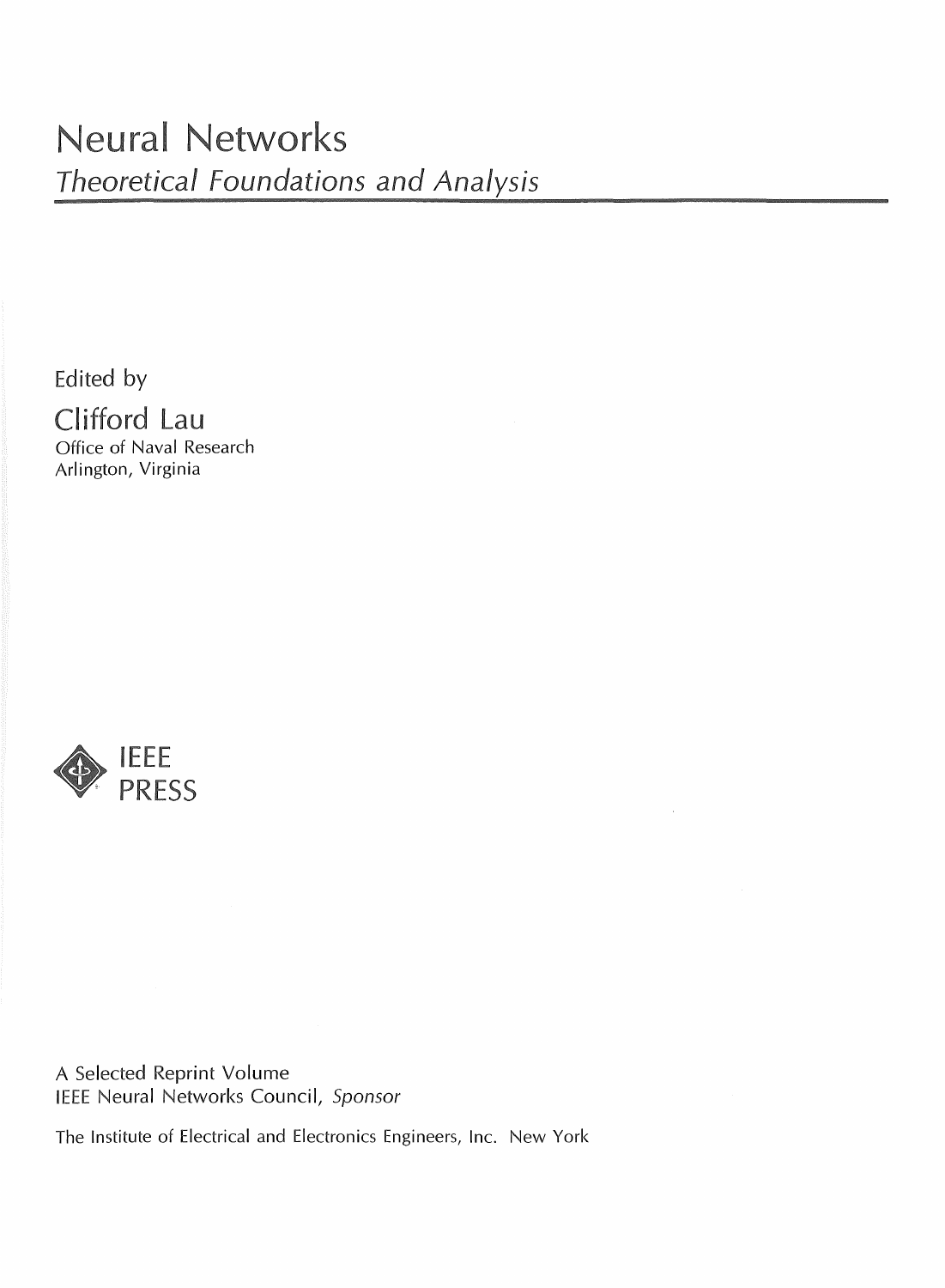# **A Performance Comparison of Trained Multilayer Perceptrons and Trained Classification Trees**

# LES ATLAS, MEMBER, IEEE, RONALD COLE, YESHWANT MUTHUSAMY, STUDENT MEMBER, ieee, ALAN LIPPMAN, JEROME CONNOR, DONG PARK, MOHAMED EL-SHARKAWI,<br>senior member, ieee, and ROBERT J. MARKS II, senior member, ieee

Multilayer Perceptrons and trained classification trees are two very different techniques which have recently become popular. Given enough data and time, both methods are capable of performing arbitrary nonlinear classification. We first consider the important differences between multilayer Perceptrons and classification trees and conclude that there is not enough theoretical basis for the clear-cut superiority of one technique over the other. For this reason, we performed a number of empirical tests on three real-world problems in power system load forecasting, power system security prediction, and speaker-independent vowel recognition. In all cases, even for piecewise-linear trees, the multilayer Perceptron performed as well as or better than the trained classification trees.

#### I. INTRODUCTION

We use and compare two types of regression and classification systems. A regression system generates an output Y for an input  $X$ , where both  $X$  and  $Y$  are continuous and perhaps multidimensional. A classification system generates an output class  $C$  for an input  $X$ , where  $X$  is continuous and multidimensional and C is a member of a finite alphabet.

The use of trained classification and regression systems has been studied by many researchers in the past (see, for example, [1]-[4]). However, there has been a recent surge of interest in trainable systems such as artificial neural net-

Manuscript received September 1, 1989; revised March 16, 1990. This work was supported by a National Science Foundation Presidential Young Investigator Award for L. Atlas and by separate grants from the National Science Foundation, Washington Technology Center, U.S. West Advanced Technologies, and Puget Sound Power and Light Co.

L. Atlas, J. Connor, D. Park, M. EI-Sharkawi and R. J. Marks II are with the Dept. of Electrical Engineering, University of Washington, Seattle, WA 98195, USA.

R. Cole and Y. Muthusamy are with the Dept. of Computer Science and Engineering, Oregon Graduate Center, Beaverton, Oregon 97006-1999 USA.

A. Lippman is with the School of Oceanography, University of Washington, Seattle, WA 98195, USA.

IEEE Log Number 9037385.

works (ANNs). In particular it has been shown that the multilayer Perceptron (MLP) can be trained by example to solve the nonlinearly separable exclusive-OR problem [5], and this architecture has been linked to previous neural~like processors [6], [7]. Less known to the engineering community is the statistical technique of classification and regression trees (CART) which was developed during the years 1973 through 1984 [8], [9].

CART, like the MLP, can be trained to solve the exclusive-OR problem, the solution it provides is extremely easy to interpret, and both CART and MLPs are able to approximate arbitrary nonlinear decision boundaries. Although there have been no links made between CART and biological neural networks, the possible applications and paradigms used for MLP and CART are very similar.

The authors of this paper represent diverse interests in problems which have the commonality of being important and potentially well suited for trainable classifiers. The load forecasting problem, which is partially a regression problem, uses past load trends to predict the critical needs of future power generation. The power security problem uses the classifier as an interpolator of previously known states of the system. The vowel recognition problem is representative of the difficulties in automatic speech recognition caused by variability across speakers and phonetic context.

In each problem area, large amounts of real data were used for training and disjoint data sets were used for testing. We were careful to ensure that the experimental conditions were identical for the MLP and CART. We concentrated only on performance as measured in error on the test set and did no formal studies of training or testing time. (CART was, in general, quite a bit faster in training and testing.)

In all cases, even with various sizes of training sets, the multilayer Perceptron performed as well as or better than the trained classification trees. We also believe that integration of many of CART's well-designed attributes into MLP architectures could only improve the already promising performance of MLPs.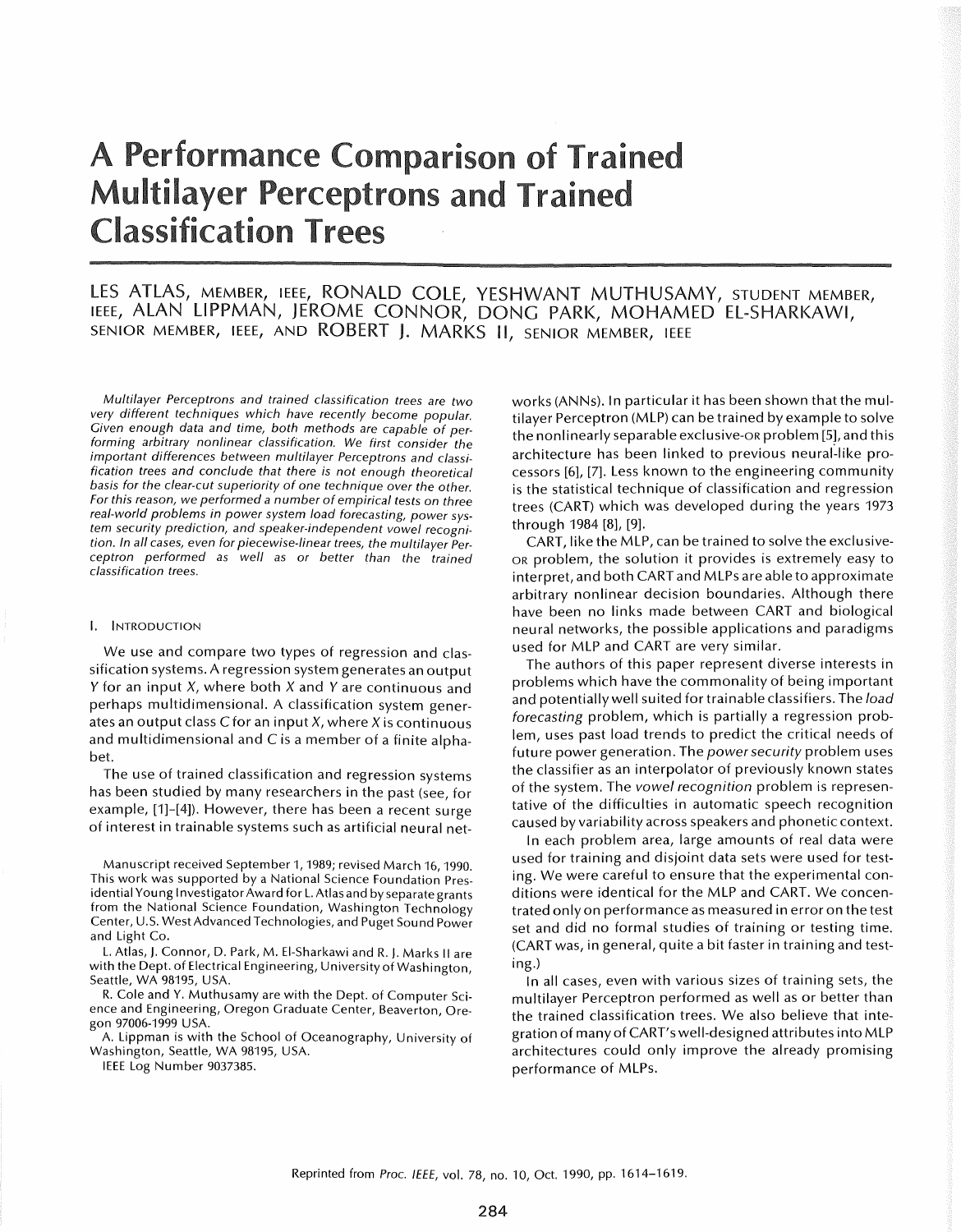#### II. BACKGROUND

#### *A.* Multilayer Perceptrons

The name "artificial neural networks" has in some communities become almost synonymous with MLPs trained by backpropagation. Our power studies made use of this standard algorithm [5] and our vowel studies made use of a conjugate gradient version [10] of backpropagation. In all cases the training data consisted of ordered pairs  $\{(X, Y)\}\)$  for regression, or  $\{(X, C)\}\$  for classification. The input to the network is  $X$  and the output is, after training, hopefully very close to *Y* or C.

When MLPs are used for regression, the output *Y*can take on real values between 0 and 1. This normalized scale was used as the prediction value in the power forecasting problem. For MLP classifiers the output is formed by taking the (0,1) range of the output neurons and either thresholding or finding a peak. For example, in the vowel study we chose the maximum of the 12 output neurons to indicate the vowel class.

# B. Classification and Regression Trees (CART)

CART has already proven to be useful in diverse applications such as radar signal classification, medical diagnosis, and mass spectra classification. Given a set of training examples  $\{(X, C)\}\)$ , a binary tree is constructed by sequentially partitioning the p-dimensional input space, which may consist of quantitative and/or qualitative data, into p-dimensional polygons. The trained classification tree divides the domain of the data into nonoverlapping regions, each of which is assigned a class label C. For regression, the estimated function is piecewise constant over these regions.

The first split of the data space is made to obtain the best global separation of the classes. The next step in CART is to consider the partitioned training examples as two completely unrelated sets-those examples on the left of the selected hyperplane, and those on the right. CART then proceeds as in the first step, treating each subject of the training examples independently. A question that had long plagued the use of such sequential schemes was: when should the splitting stop? CART implements a novel, and very clever approach; splits continue until every training example is separated from every other, then a pruning criterion is used to sequentially remove less important splits.

The CART system was trained using two separate computer routines. One was the CART program from California Statistical Software; the other was a routine we designed ourselves. We produced our own routine to ensure a careful and independent test of the CART concepts described in [9].

### C. Relative Expectations of MLP and CART

The nonlinearly separable exclusive-oR problem is an exampleofonethat both MLP and CART can solve with zero error. In Fig. 1(a)-a trained MLP solution to this problemthe values along the arrows represent trained multiplicative weights and the values. In Fig.  $1(b)$ —the very simple trained CART solution-y and *n* represent yes or no answers to the trained threshold and the values in the circles represent the output *Y.* It is interesting that CART did not train correctly for equal numbers of the four different input cases and that



Fig. 1. (a) A multilayer perceptron (MLP) and (b) a classification tree. Both were trained to perfectly solve the exclusive-OR problem.

one extra example of one of the input cases was sufficient to break the symmetry and allow CART to train correctly. (Note the similarity to the well-known requirement of random and different initial weights for the MLP.)

CART trains on the exclusive-oR very easily since a piecewise-linear partition in the input space is a perfect solution. In general, the MLP will construct classification regions with smooth boundaries, whereas CART will construct regions with "sharp" corners (each region being, as described previously, an intersection of half planes.) We would thus expect MLP to have an advantage when classification boundaries tend to be smooth and CART to have an advantage when they are sharper.

Other important differences between MLP and CART include:

1) For an MLP the number of hidden units can be selected to avoid overfitting or underfitting the data. CART fits the complexity by using an automatic pruning technique to adjust the size of the tree. The selection of the number of hidden units or the tree size was implemented in our experiments by using data from a second training set (independent of the first).

2) An MLP becomes a classifier through an ad hoc application of thresholds or peak-picking to the output value(s). Great care has gone into the CART splitting rules while the usual MLP approach is rather arbitrary.

3) A trained MLP represents an approximate solution to an optimization problem. The solution may depend on initial choice of weights and on the optimization technique used. For complex MLPs many of the units are independently and simultaneously adjusting their weights to best minimize output error.

4) MLP is a distributed topology where a single point in the input space can have an effect across all units or analogously, one weight, acting alone, will have minimal effect on the outputs. CART is very different in that each split value can be mapped onto one segment in the input space. The behavior of CART makes it much more useful for data interpretation. A trained tree may be useful for understanding the structure of the data. The usefulness of MLPs for data interpretation is much less clear.

The above points, when taken in combination, do not make a clear case for either MLP or CART to be superior for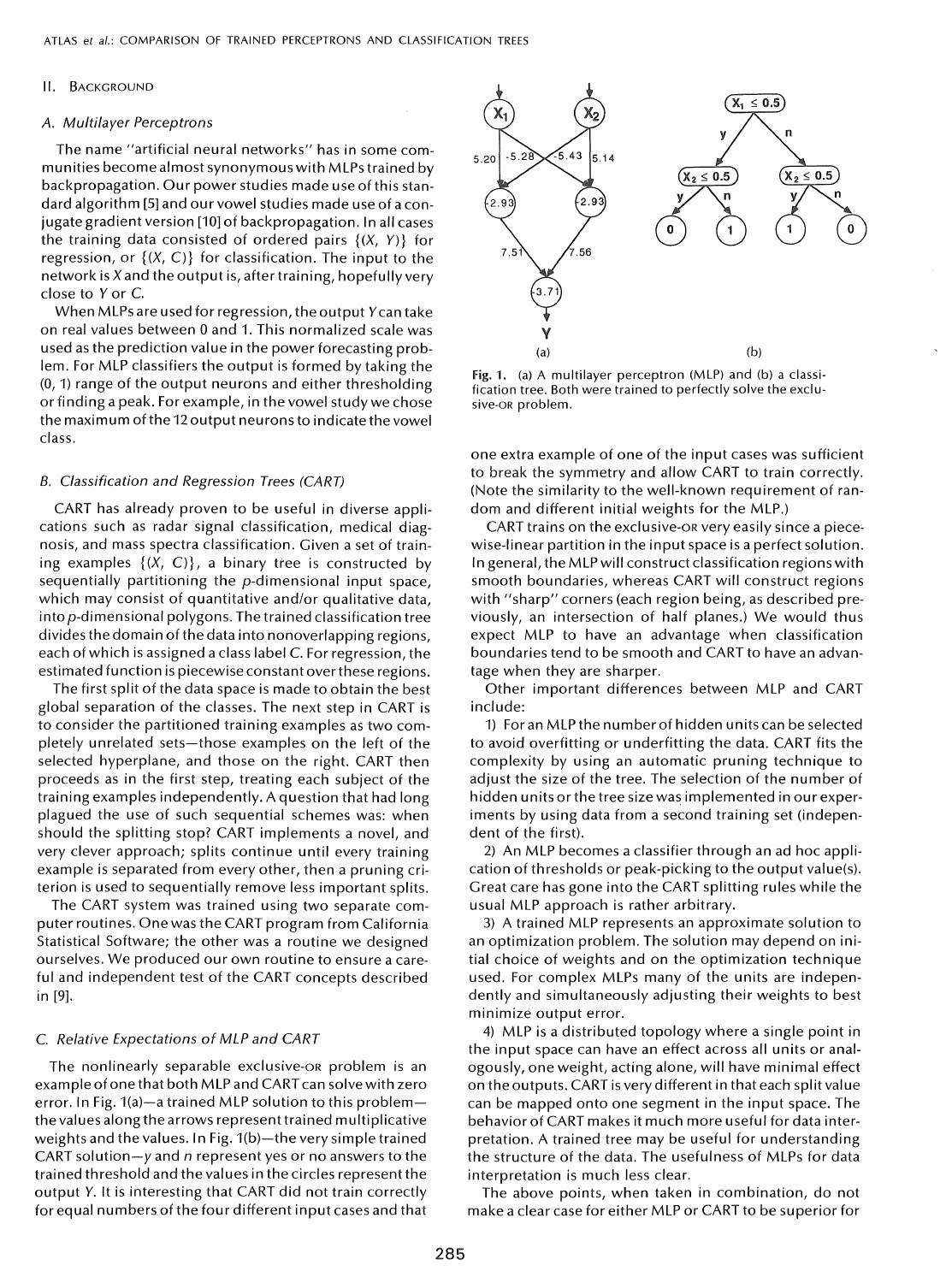the best performance as a trained classifier. We thus believe that the empirical studies of the next sections, with their consistent performance trends, will indicate which of the comparative aspects are the most significant.

### III. LOAD FORECASTING

# A. *The Problem*

The ability to predict electric power system loads from an hour to several days in the future can help a utility operator to efficiently schedule and utilize power generation. This ability to forecast loads can also provide information that can be used to strategically trade energy with other generating systems. In order for these forecasts to be useful to an operator, they must be accurate and computationally efficient.

#### *B. Methods*

Hourly temperature and load data for the Seattle/Tacoma area were provided for us by the Puget Sound Power and Light Company. Forecasting for weekdays is a more critical problem for the power industry than for weekends and we selected the hourly data for all Tuesdays through Fridays in the interval of November 1, 1988 through January 31,1989. These data consisted of 1368 hourly measurements from a total of 57 days.

These data were presented to both the MLP and the CART systems as a 6-dimensional input with a single, real-valued output. The MLP required that all values be normalized to the range (0, 1). These same normalized values were used with the CART technique. Our training and testing process consisted of training the classifiers on 523 days of the data and testing on the 4 days left over at the end of January 1989. Our training set consisted of 1272 hourly measurements and our test set contained 96 different hourly readings.

Several techniques of input and output pairing were tried; after some investigation we found that a good choice of data organization for our trainable classifier was

$$
(X, Y) = (k, L_{k-2}, L_{k-1}, T_{k-2}, T_{k-1}, T_k, L_k)
$$

where k was the hour (1-24) of the day and  $L_i$  and  $T_i$  signified the load and temperature at the *ith* and *jth* hour, respectively. The input thus consists of the hour, two previous load and temperature readings, and the current temperature. The actual current temperature was used during training and the predicted temperature was used during testing, thus representing the actual technique of relying upon weather reports. The output part is the predicted load  $L_k$ .

The MLP we used in these experiments had 6 inputs (plus the trained constant bias term), 10 units in one hidden layer, and one output. This topology was chosen by making use of data outside the training and test sets.

# C. *Results*

We used an  $I_1$  norm for the calculation of error rates and found that both techniques worked quite well. The average error rate was 1.39% for the MLP and 2.86% for CART. Although this difference (given the number of testing points) is not statistically significant, it is worth noting that the trained MLP offers performance at least as good as the current techniques used by the Puget Sound Power and

Light Company and is currently being verified for application to future load prediction.

Figure 2 shows a detail of the comparative forecasting performance for three days. The daily periodicity in hourly loads was followed quite well by both techniques, and the MLP performed somewhat better than CART around the peaks in load.



Fig. 2. A comparison of the performance of an MLP and CART (with linear combinations) in predicting three days of hourly power loads in megawatts.

### IV. POWER SYSTEM SECURITY

The assessment of security in a power system is an ongoing problem for the efficient and reliable generation of electric power. Static security addresses whether, after a disturbance such as a line break or other rapid load change, the system will reach a steady-state operating condition that does not violate any operating constraint and cause a "brownout" or "blackout."

The most efficient generation of power is achieved when the power system is operating near its insecurity boundary. In fact, the ideal case for efficiency would be the full knowledge of the absolute boundaries of the secure regions. The complexity of the power systems makes this full knowledge impossible. Load flow algorithms, which are based on iterative solutions of nonlinearly constrained equations, are conventionally used to slowly and accurately determine points of security or insecurity. In real systems the trajectories through the regions are not predictable in fine detail. Also, these changes can happen too fast to compute new results from the accurate load-flow equations.

We thus propose to use the sparsely known solutions of the load flow equations as a training set. The test set consists of points of unknown security. The error of the test set can then be computed by comparing the result of the trained classifier to load flow equation solutions.

Our technique for converting this problem to a problem for a trainable classifier involves defining a training set  $\{(X, \cdot)\}$ C)} where Xis composed of real power, reactive power, and apparent power at another bus. This three-dimensional input vector is paired with the corresponding security status ( $C = 1$  for secure and  $C = 0$  for insecure). Since the system was small, we were able to generate a large number of data points for training and testing. In fact, well over 20 000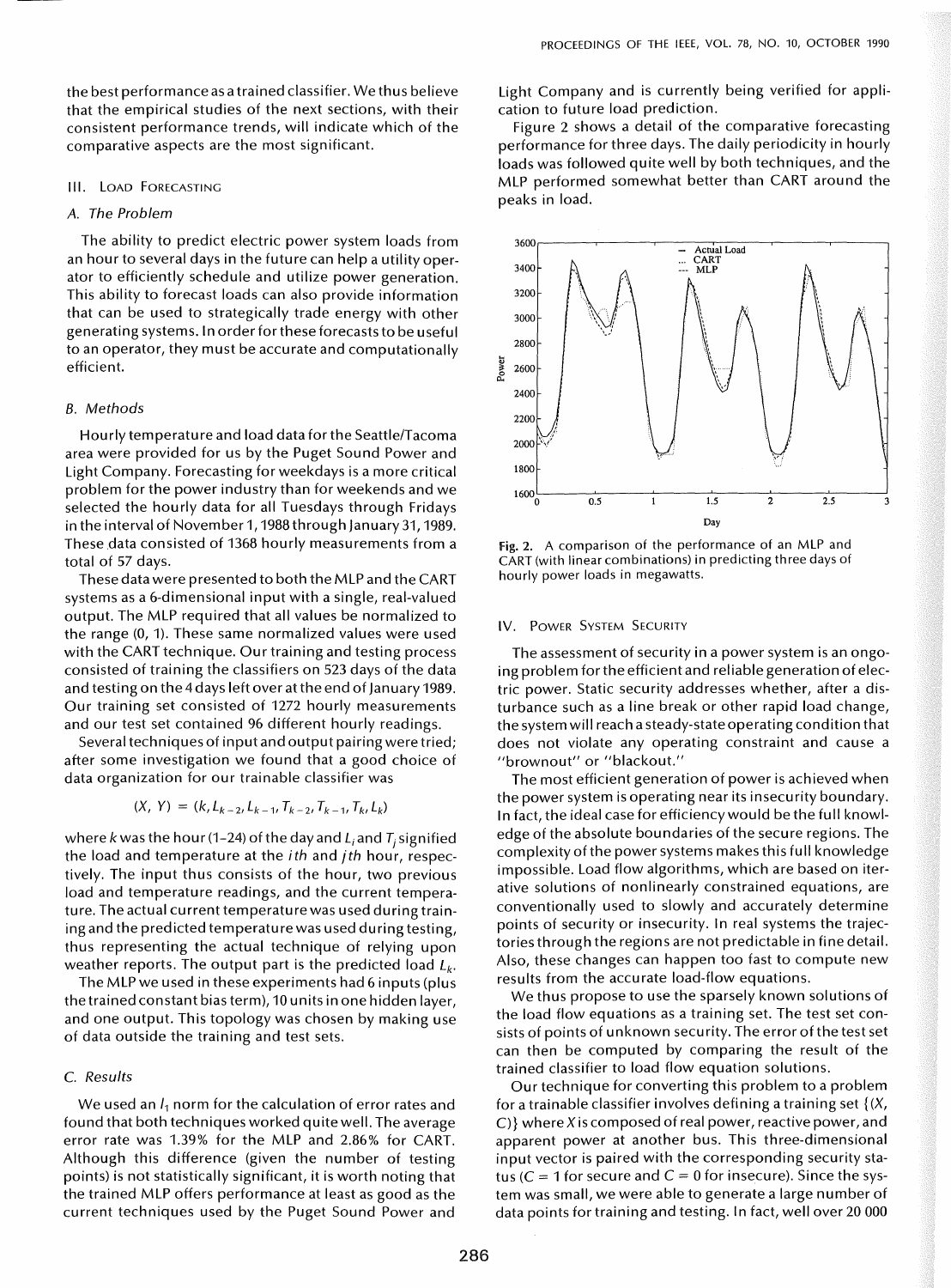superior performance of the MLP technique, all of which we are currently investigating. One advantage may stem from the ability of MLP to easily find correlations between large numbers of variables. Although it is possible for CART to form arbitrary nonlinear decision boundaries, the efficiency of the recursive splitting process may be inferior to MLP's nonlinear fit. Another relative disadvantage of CART may be caused by the successive nature of node growth. For example, if the first split that is made for a problem turns outto be suboptimal given the successive splits, it becomes very inefficient to change the first split to be more suitable.

We feel that the careful statistics used in CART could also be advantageously applied to MLP. The superior performance of MLP is not yet indicative of best performance and it may turn out that careful application of statistics may allow further advancements in the MLP technique. Other input representations also might produce better performance for CART than for MLP.

New developments have been made in trained statistical classifiers since the development of CART. More recent techniques, such as projection pursuit [14], may prove as good as or superior to MLP. This continued interplay between MLP techniques and advanced statistics is a key part of our ongoing research.

#### **ACKNOWLEDGMENT**

The authors wish to thank Professor R. D. Martin of the University of Washington Department of Statistics and Professors Aggoune, Damborg, and Hwang of the University of Washington Department of Electrical Engineering for their helpful discussions. David Cohn and Carlos Rivera assisted with many of the experiments.

We would also like to thank Milan Casey Brace of Puget Power and Light for providing the load forecasting data.

**REFERENCES** 

- [1] N. J. Nilsson, Learning Machines. New York: McGraw-Hili, 1965.
- [2] A. G. Arkadev and E. M. Braverman, Computers and Pattern Recognition. Washington, D.C.: Thompson, 1966.
- W. S. Meisel, Computer-Oriented Approache to Pattern Recognition. New York: Academic Press, 1972.
- R. O. Duda and P. E. Hart, Pattern Classification and Scene Analysis. New York: Wiley, 1973.
- [5] D. E. Rumelhart, G. E. Hinton, and R. J. Williams, "Learning internal representations by error propagation," ch. 2 in Parallel Distributed Processing, D. E. Rumelhart, J. L. McClelland, and the PDP Research Group. Cambridge, MA: M.I.T. Press, 1986.
- [6] W. S. McCuloch and W. H. Pitts, "A logical calculus of the ideas imminent in nervous activity," Bulletin ofMathematical Biophysics, vol. 5, pp. 115-133,1943.
- [7] E. Rosenblatt, Principles of Neurodynamics. New York: Spartan Books, 1962.
- [8] W. S. Meisel and D. A. Michalpoulos, "A partitioning algorithm with application in pattern classification and the optimization of decision trees," IEEE Trans. Computers, vol. C-22, pp. 93-103, 1973.
- [9] L. Breiman, J. H. Friedman, R. A. Olshen and C. J. Stone, Classification and Regression Trees. Belmont, CA: Wadsworth International, 1984.
- [10] P. E. Barnard and D. Casasent, "Image processing for image understanding with neural nets," Proc. Inti. joint Conf. on Neural Nets. Washington, D. c., June 18-22, 1989.
- [11] W. Fisher, G. Doddington, and K. Goudie-Marshall, "The DARPA Speech Recognition Research Database: Specification and Status," Proc. of the Darpa Speech Recognition Workshop, pp. 993-1000, Feb. 1986.
- [12] L. Lamel, R. Kassel, and S. Seneff, "Speech database development: design and analysis of the acoustic-phonetic corpus," Proc. of the DARPA Speech Recognition Workshop, pp. 100-110, Feb. 1986.
- [13] Y. Muthusamy, R. Cole, and M. Slaney, "Vowel information in a single spectral slice: Cochleagrams versus spectral slice: Cochleagrams versus spectrograms," Proc. ICASSP '90, Apr. 3-6, 1990 (to appear).
- [14] J. H. Friedman and W. Stuetzle, "Projection pursuit regression," }. Amer. Stat. Assoc., vol. 79, pp. 599-608, 1984.